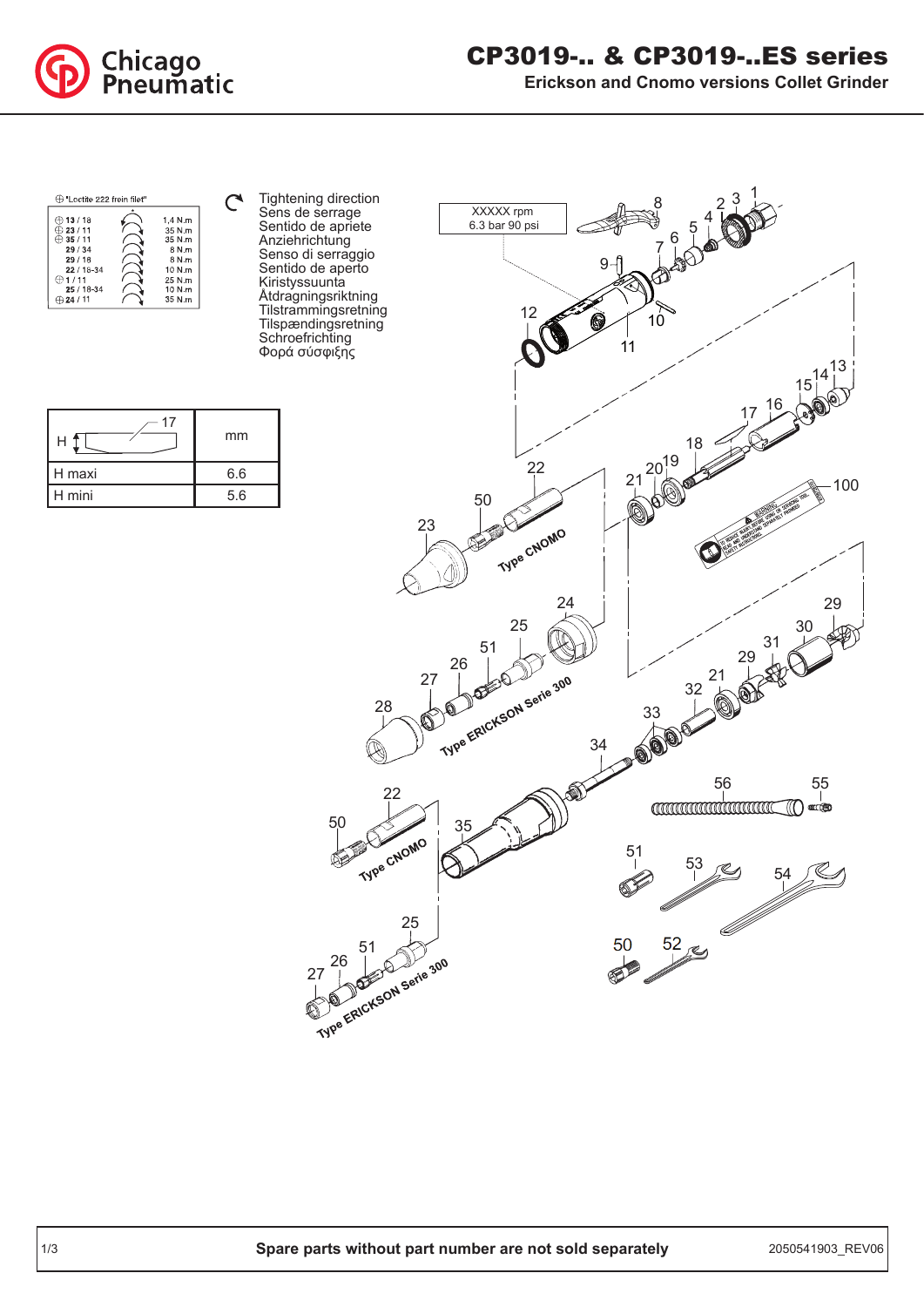

**Erickson and Cnomo versions Collet Grinder**

| <b>Item</b><br><b>Part No</b> |                |                          | <b>Description</b>       |                                  |
|-------------------------------|----------------|--------------------------|--------------------------|----------------------------------|
| A                             |                | 2050542053               | <b>AIR INLET KIT</b>     |                                  |
|                               | 1              | $\overline{a}$           | Adapter complete 1/4"    |                                  |
|                               | $\overline{2}$ | $\overline{\phantom{0}}$ | Silencer                 |                                  |
|                               | 3              |                          | O-Ring                   | $\overline{1}$                   |
| B                             |                | 2050542063               | <b>THROTTLE KIT</b>      |                                  |
|                               | 4              |                          | Spring valve             | 1                                |
|                               | 5              | $\overline{\phantom{0}}$ | Tube inlet               | 1                                |
|                               | 6              |                          | Throttle valve           | 1                                |
|                               | 7              |                          | Seat valve               | 1                                |
| C                             |                | 2050542073               | <b>LEVER KIT</b>         |                                  |
|                               | 8              |                          | Throttle lever           | $\mathbf{1}$                     |
|                               | 9              |                          | Pin                      | $\overline{1}$                   |
|                               | 10             |                          | Pin                      | $\overline{1}$                   |
| D                             |                | 2050542083               | <b>REAR PLATE KIT</b>    |                                  |
|                               | 14             |                          | <b>Ball bearing</b>      | $\overline{1}$                   |
|                               | 15             |                          | Rear end plate           | 1                                |
| E                             |                | 2050542093               | <b>FRONT PLATE KIT</b>   |                                  |
|                               | 19             |                          | Front end plate          | 1                                |
|                               | 21             |                          | Ball bearing CP3019-     | $\overline{1}$                   |
|                               | 20             | $\overline{a}$           | Collar rotor             | $\overline{2}$                   |
| F                             |                | 2050542103               | <b>MOTOR KIT</b>         |                                  |
|                               | 12             |                          | O-Ring                   | $\overline{1}$                   |
|                               | D              | 2050542083               | <b>REAR PLATE KIT</b>    | $\overline{1}$                   |
|                               | E.             | 2050542093               | <b>FRONT PLATE KIT</b>   | 1                                |
|                               | 16             | 400.134                  | Cylinder                 | 1                                |
|                               | 17             | 434.55                   | <b>Blade</b>             | 3                                |
|                               | 18             | 426.92                   | Rotor                    | 1                                |
| H                             |                | 2050542113               | <b>COLLET HOLDER KIT</b> |                                  |
|                               | 25             |                          | Chuck-collet             | 1                                |
| G                             |                | 2050541693               | <b>COLLET CLAMP KIT</b>  | $\overline{1}$                   |
| ı                             |                | 2050542123               | COUPLING KIT CP3019-ES   |                                  |
|                               | 29             | $\overline{\phantom{m}}$ | Fork coupling CP3019-ES  | 2                                |
|                               | 30             |                          | Spacer CP3019-ES         | $\overline{1}$<br>$\overline{1}$ |
|                               | 31             |                          | Cross coupling CP3019-ES |                                  |
| J                             |                | 2050542143               | <b>FRONT CAP KIT</b>     |                                  |
| 24                            |                | 672.142                  | Front cap                | 1                                |
| 28                            |                | 225.46                   | Front cap protection     | $\mathbf{1}$                     |

|     | <b>Item</b>     | <b>Part No</b> | <b>Description</b>                   | Qty |
|-----|-----------------|----------------|--------------------------------------|-----|
| K   |                 | 2050542153     | <b>EXTENSION KIT</b>                 |     |
|     | 32 <sub>1</sub> | 666.157        | Sleeve spacer CP3019-ES              | 1   |
|     | 33 <sup>1</sup> | 758.114        | Ball bearing CP3019-ES               | 3   |
|     | 34              | 501.77         | Spindle extension CP3019-ES          | 1   |
|     | 35              | 566.459        | Housing extension CP3019-ES          | 1   |
| L   |                 | 2050542163     | <b>FLAT WRENCH KIT</b>               |     |
|     | 53              | 6158010030     |                                      |     |
|     | 54              | 6158010320     |                                      |     |
|     |                 |                |                                      |     |
| 11  |                 | 2050542193     | Motor housing Kit                    | 1   |
| 13  |                 | 457.25         | Governor 25K                         | 1   |
| 13  |                 | 457.26         | Governor 31K                         | 1   |
| 13  |                 | 457.27         | Governor 40K                         | 1   |
| 13  |                 | 457.28         | Governor 20K                         | 1   |
| 13  |                 | 6154570450     | Governor 18K                         | 1   |
| 26  |                 | 225.45         | <b>Bit Holding Gap</b>               |     |
| 27  |                 | 607.143        | Nut                                  |     |
| 51  |                 | 6155260590     | Resilient collet series 300.         | 1   |
| 55  |                 | 6157040190     | 1/4" air hose nipple for 8mm ID hose | 1   |
| 56  |                 | 6158751060     | Exhaust hose L=31"                   | 1   |
| 100 |                 | 6158726110     | Warning instruction                  | 1   |
| 22  |                 | 523.20         | <b>Chuck Collet</b>                  |     |
| 23  |                 | 672.138        | Front Cap                            |     |
| 50  |                 | 6155260460     | CNOMO Collet Ø6                      |     |

## **TUNE UP KIT**

8940174736 | Including Part No. 2, 12, 17, 9, 10, 21, 33 | 1



 Operator's manual 6159948750 Safety instructions die-grinder EC declaration die-grinder